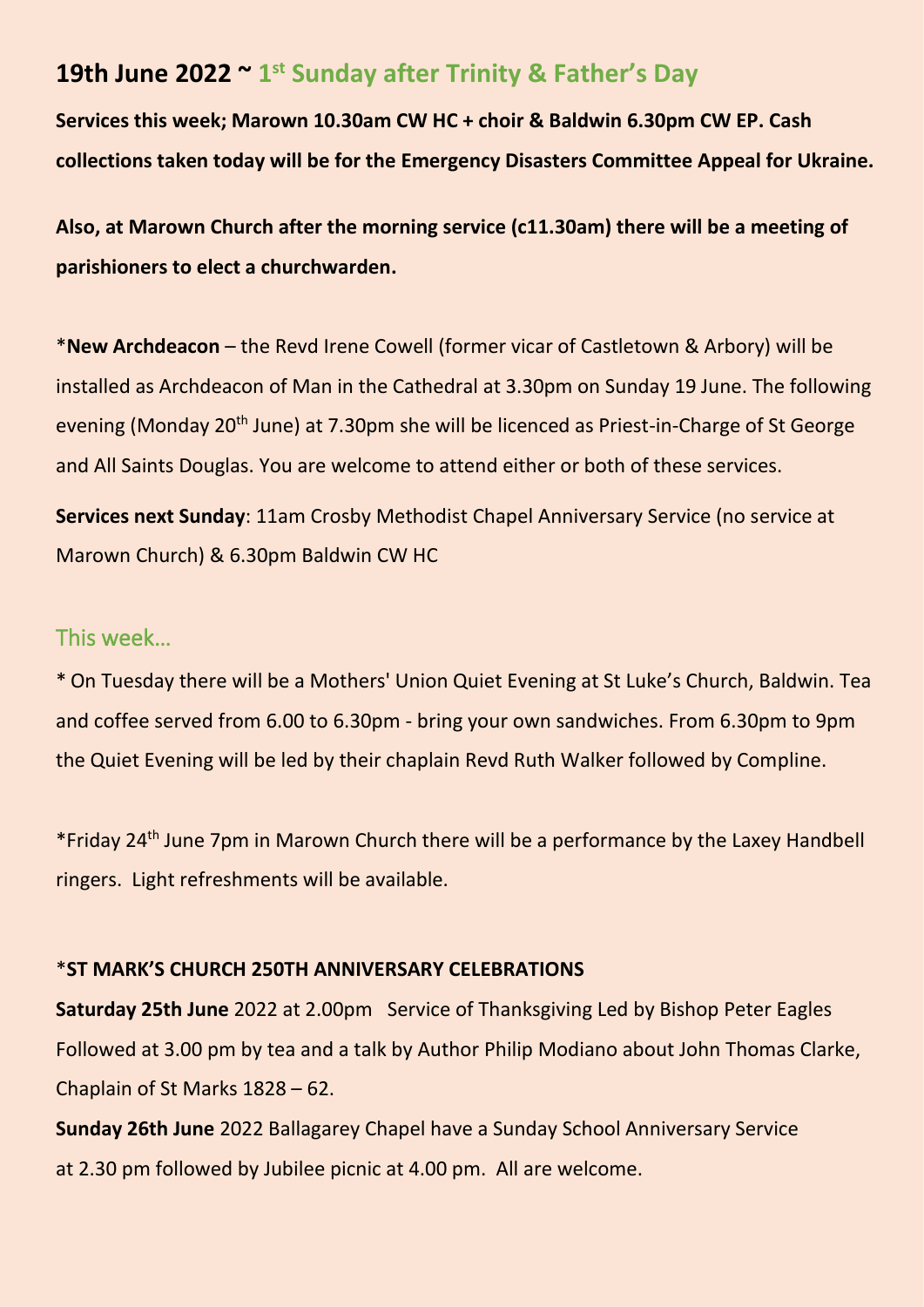**MONDAY 27TH JUNE** 2022 Glenfaba Chorale concert in St Mark's Church at 7.30 pm followed by refreshments in the schoolroom.

**Coming up…**

\* **Flower Festival 2022 runs for three days 8-10 July at St John's Mill.** Open 10.30am – 4.30pm (refreshments until 4pm). The theme is 'The Spirit of Mann' (Spyrryd Vannin). Leaflets are on the Reception table and more info at flowerfest.im.

\*St Thomas' Church OPEN WEEK 3rd July – 10th July As we celebrate 150 years of continuous worship The Church will be open for viewing every day from 10am- 4pm and refreshments will be available and the proposed plans for reordering will be on display. The church will be decorated with green floral displays. PROGRAMME OF EVENTS Sunday 3rd July St Thomas' Day Brunch 9.30 am & Family service 11am. Monday July 4th St Thomas' School Service of Celebration. 2.15pm St Thomas' School Reunion 6pm. Wednesday 6th July at 7.45pm Summer Singers conducted by Geoff Collier. Friday 8th July 12-2pm Celebration Lunch with our famous decadent puddings All donations gratefully received for church funds.

## **Did you know…**

\***Recycling soft plastic film wrapping and product wrapping**: The Co-op in Michael St Peel now have a bin for soft plastic recycling on the right of the door as you enter the shop. This offers an accessible disposal route for materials not currently recycled on the Island such as crisp packets, bread bags, single use carrier bags, lids from ready meals and pots, biscuit wrappers and pet food pouches!

**\* In Celebration of Wildlife Verges, Brambles, Bumbles and Butterflies!** Did you know that what we may call a "garden thug" is known by wildlife to be a hotel haven of shelter, protection and nourishment? The bramble, valued by many only for its blackberries, forms a defensive cradle around a huge number of bird's nests. Dunnocks, song thrushes, long tailed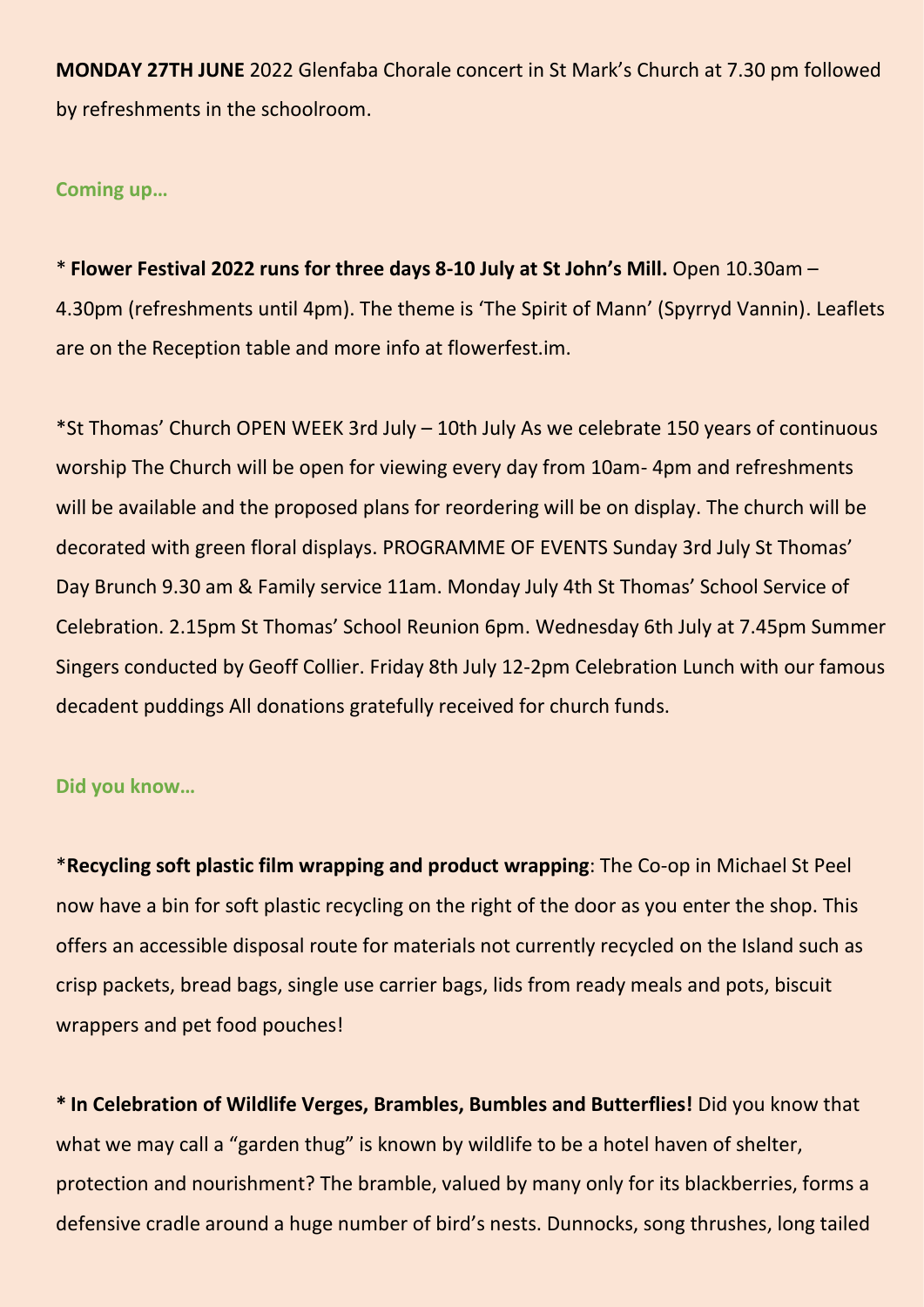tits and many warblers build in the dense heart of the bush knowing that cats and crows won't reach their precious youngsters, small mammals make their homes in the dense undergrowth .... even tree seedlings flourish by the protection of the briars from the onslaught of grazing animals. The sunny edges of the bush is where the nectar rich flowers welcome butterflies, bees, moths and a myriad of other insects.... and of course the fruit is a welcome hit of natural sugars and vitamins just as animals and birds need to lay down fat for the winter. Our roadside hedgerows are not just an abundance of beauty and colour but a vital part of the lifeline for nature that is increasingly is being push to the edges of sustainability. Imagine a world without any butterflies.... what does that say about humanity? [https://allthingswildlife.co.uk](https://allthingswildlife.co.uk/)

### This week we pray for…

\* All Dads on this Fathers' Day we give thanks for the love, support, nurture and encouragement that we've received from our own Fathers and those who've acted as a Father in our lives, and we pray for Gods' Blessings to be upon them.



\* all those in our communities who are vulnerable or struggling: the elderly; the isolated and lonely; single parents; those who are ill or depressed, the stressed and anxious; the poor and needy; those facing financial pressures; those grieving the loss of a loved one. We pray that they may know God's presence with them and be comforted.

\*'Lifepath' the RE Day for year 5/6 at Rushen Abbey, organised by SUMT and 'staffed' by volunteers from churches around the island which runs from 22<sup>nd</sup>-29<sup>th</sup> June.

\*our young people across the Island who are sitting their GCSE's and A level exams this month, that they may know His Spirit of calm and presence with them during this stressful time.